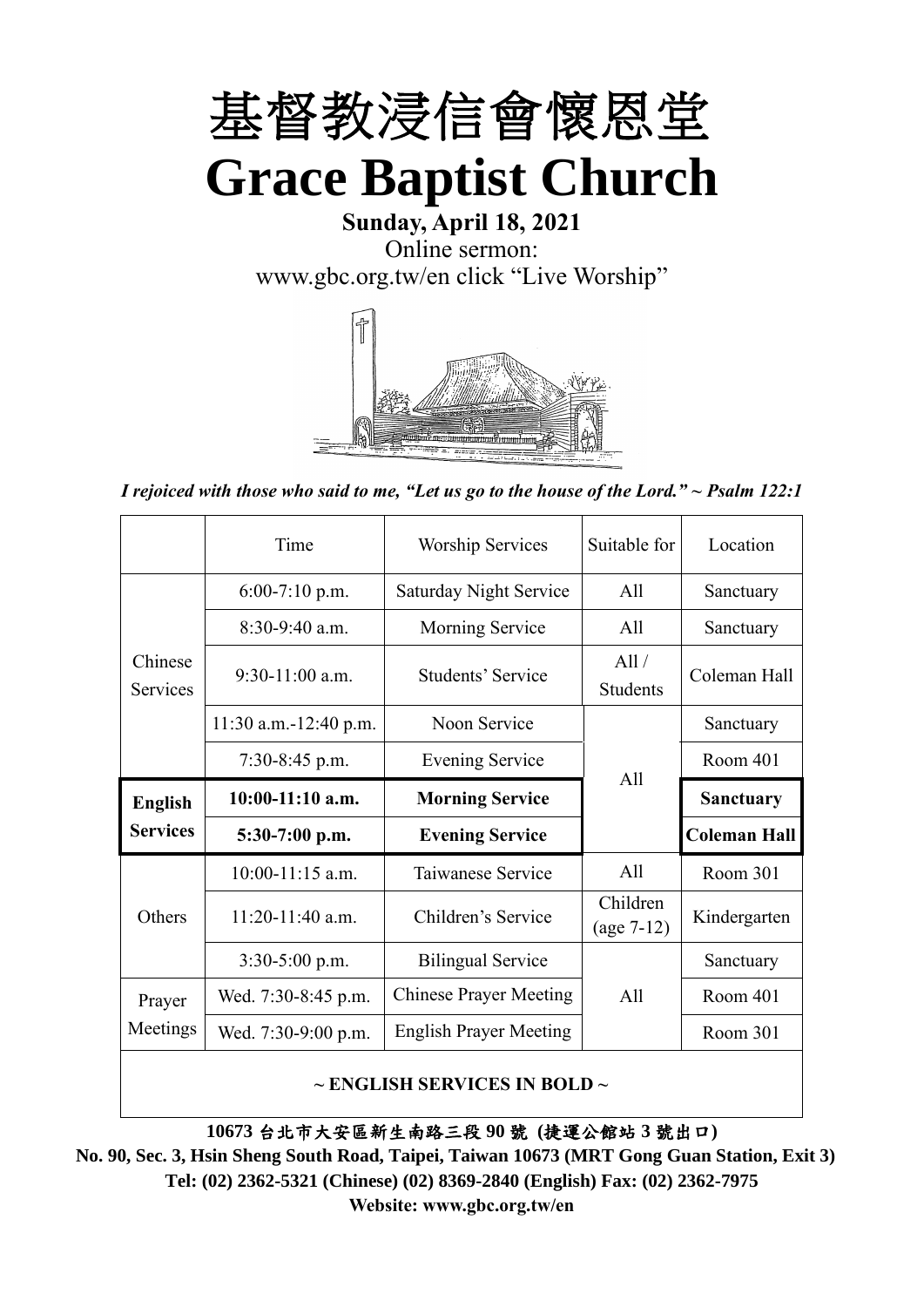**Welcome to Grace Baptist Church English Congregation. Thank you for choosing to worship with us and celebrate the glory of our Lord.**

|                                     | Morning Worship Service - 10:00 a.m.<br>Sunday, April 18, 2021 (Sanctuary)                                      |                                                 |
|-------------------------------------|-----------------------------------------------------------------------------------------------------------------|-------------------------------------------------|
| Prelude                             |                                                                                                                 | Vicky Lin                                       |
| Greeting/Prayer                     |                                                                                                                 | Anne Tan                                        |
| Worship through Music               | "Jesus, Strong and Kind"<br>"There Is a Higher Throne"                                                          |                                                 |
| Pastoral Prayer                     |                                                                                                                 | Pastor Nick Brideson                            |
| Worship through Music               | "Majesty"<br>"Endless Hallelujah"                                                                               | Anne Tan                                        |
| <b>Offertory Prayer</b>             |                                                                                                                 | Roy Treurnicht                                  |
| Tithes and Offerings                |                                                                                                                 |                                                 |
| Doxology                            |                                                                                                                 |                                                 |
| Pray for Our Church (Announcements) |                                                                                                                 | Minister Priscilla Liao                         |
| <b>Scripture Reading</b>            | Matthew 24:3-14                                                                                                 |                                                 |
| Message                             | The Return of Jesus                                                                                             | Pastor Nick Brideson                            |
| <b>Response Song</b>                | "Fairest Lord Jesus"                                                                                            |                                                 |
| Benediction                         |                                                                                                                 |                                                 |
| Welcome                             |                                                                                                                 |                                                 |
| Closing Song                        | "As the Lord Is with Us"                                                                                        | Anne Tan                                        |
| Postlude                            |                                                                                                                 | Vicky Lin                                       |
|                                     | Nursery care is available in the "Cry Room" at the back of<br>the Sanctuary during the Morning Worship Service. |                                                 |
|                                     | Evening Worship Service – 5:30 p.m.<br>Sunday, April 18, 2021 (Coleman Hall)                                    |                                                 |
| Prelude                             |                                                                                                                 | Joyce Pan                                       |
| Prayer                              |                                                                                                                 | Minister Kevin Wang, Leader                     |
| Worship through Music               | "Saved My Soul"                                                                                                 |                                                 |
| Greeting<br>Pastoral Prayer         |                                                                                                                 | Minister Priscilla Liao<br>Pastor Nick Brideson |
|                                     |                                                                                                                 |                                                 |

Worship through Music *"Yet Not I but through Christ in Me"* Minister Kevin Wang, Leader *"Holy Spirit" "God Is for Us"*

Offertory Prayer Cesar Gonzalez

Pray for Our Church Minister Priscilla Liao

Message The Return of Jesus Pastor Nick Brideson

Closing Song *"Saved My Soul"* Minister Kevin Wang, Leader Postlude Joyce Pan

**Our Vision Is to Spread the Gospel**

To achieve this, we aim:

Tithes and Offerings

Closing Prayer Welcome

- ⚫ To become a house of prayer
- ⚫ Through prayer, to build the body of Christ

Scripture Reading Matthew 24:3-14

Response Song *"Christ Our Hope in Life and Death"*

⚫ From the body, to do the work of mission in Taipei, Taiwan, and neighboring countries *"but you will receive power when the Holy Spirit has come upon you; and you shall be My witnesses both in Jerusalem, and in all Judea and Samaria, and even to the remotest part of the earth." -* Acts 1:8 (NASB)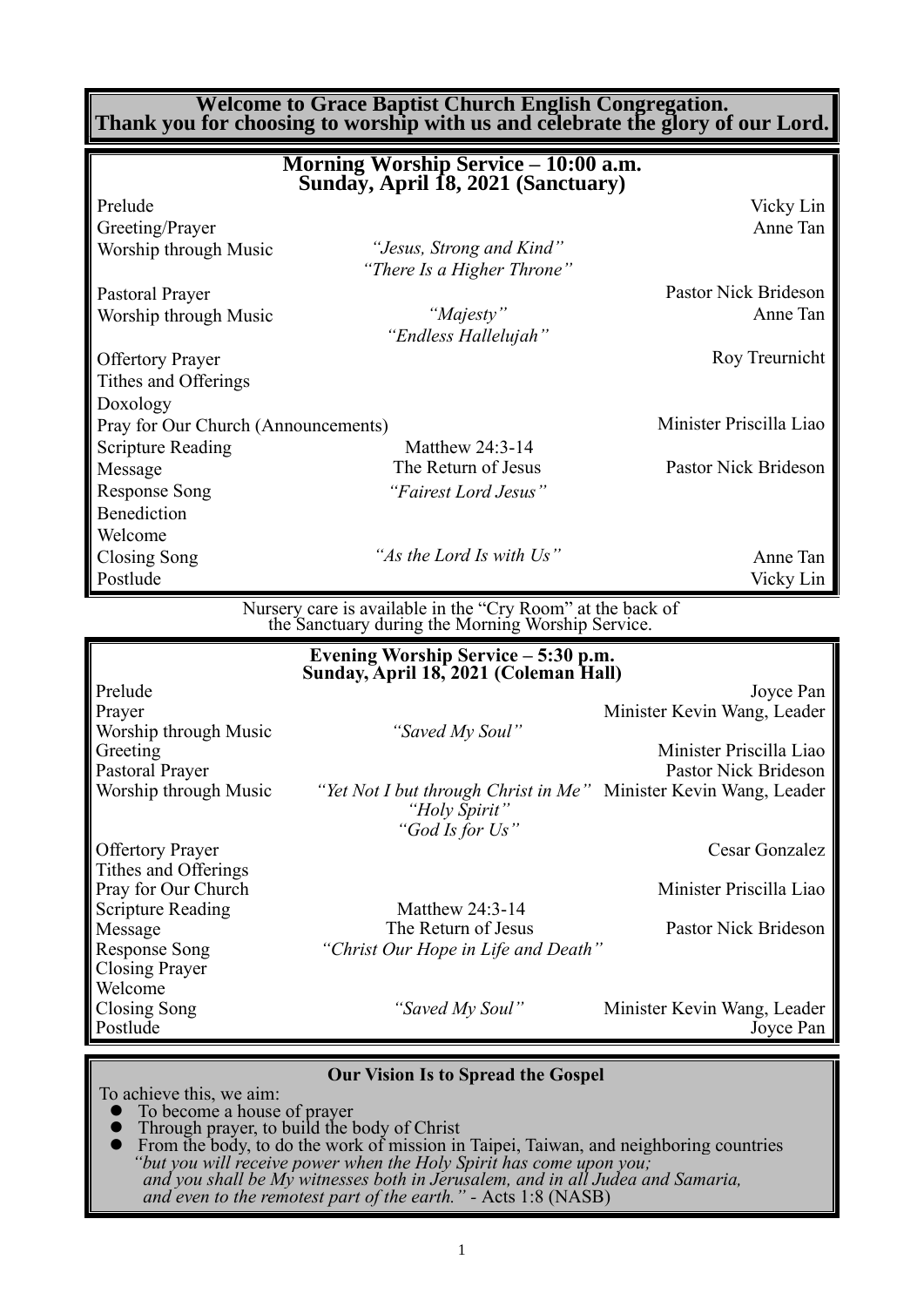# **Sermon Topic: The Return of Jesus Scripture: Matthew 24:3-14**

### **Speaker: Pastor Nick Brideson April 18, 2021**

#### **Scripture: Matthew 24:3-14 (NASB)**

<sup>3</sup> As He was sitting on the Mount of Olives, the disciples came to Him privately, saying, "Tell us, when will these things happen, and what will be the sign of Your coming, and of the end of the age?"

<sup>4</sup> And Jesus answered and said to them, "See to it that no one misleads you.<sup>5</sup> "For many will come in My name, saying, 'I am the Christ,' and will mislead many. <sup>6</sup>"You will be hearing of wars and rumors of wars. See that you are not frightened, for those things must take place, but that is not yet the end.<sup>7</sup> "For nation will rise against nation, and kingdom against kingdom, and in various places there will be famines and earthquakes. <sup>8</sup> "But all these things are merely the beginning of birth pangs.

<sup>9</sup> "Then they will deliver you to tribulation, and will kill you, and you will be hated by all nations because of My name. <sup>10</sup> "At that time many will fall away and will betray one another and hate one another. <sup>11</sup> "Many false prophets will arise and will mislead many. <sup>12</sup> "Because lawlessness is increased, most people's love will grow cold. <sup>13</sup> "But the one who endures to the end, he will be saved. <sup>14</sup> "This gospel of the kingdom shall be preached in the whole world as a testimony to all the nations, and then the end will come.

**Notes:**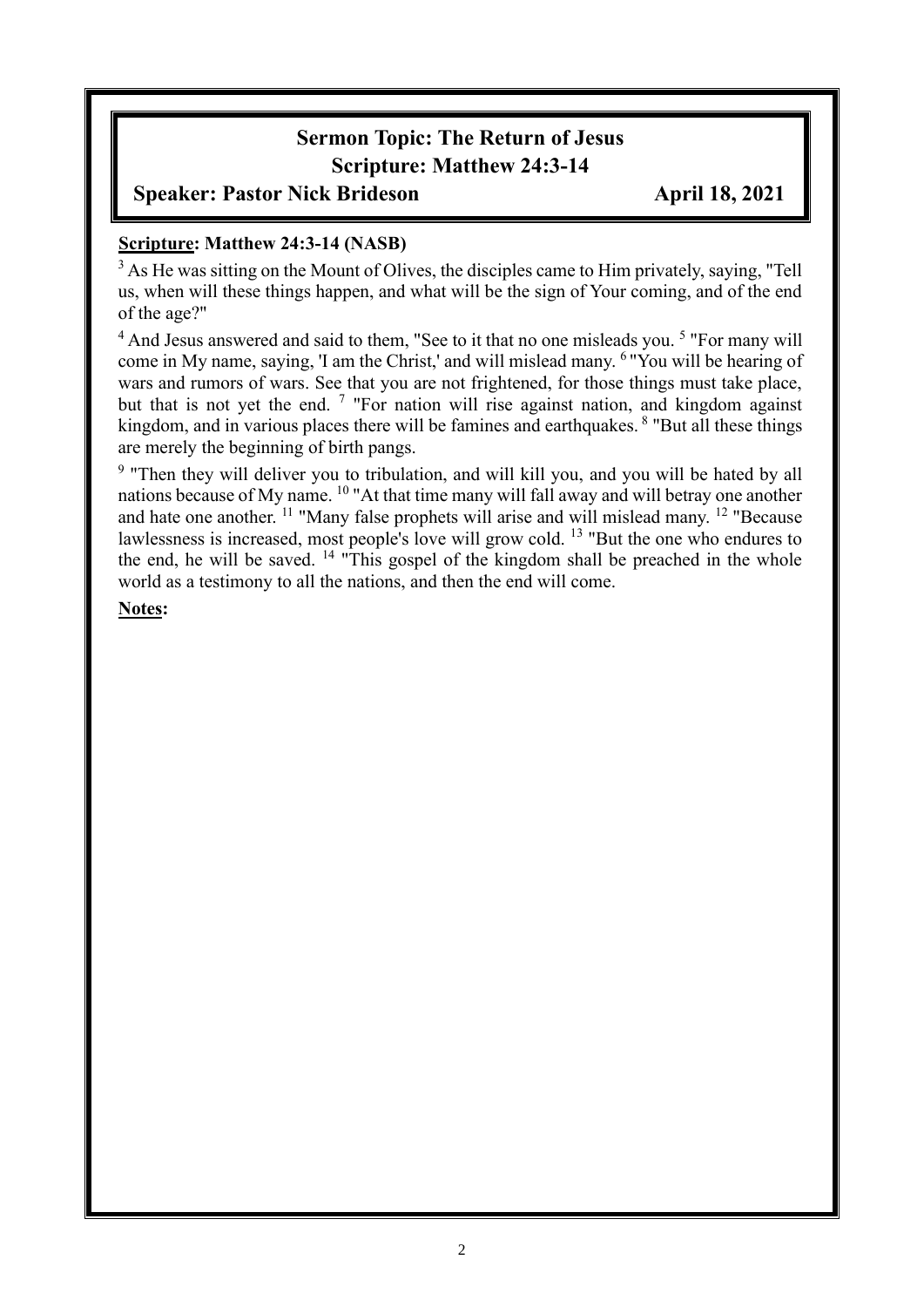## **Wednesday Night Prayer Meeting**

*"My house shall be called a house of prayer" (Matthew 21:13)*

Let us be a church of prayer. Come and pray with brothers and sisters in Christ 7:30 - 9:00 p.m. every Wednesday in Room 301. Go directly to the physical Prayer Meeting or email Minister Priscilla (priscilla@gbc.org.tw) for how to join the Zoom Prayer Meeting. Email prayer requests to Minister Priscilla.

Prayer Focus for this coming Wednesday: *Missions*

## **Child Dedication**

*"Children are a heritage from the LORD, offspring a reward from him.* (Psalm 127:3)



Child dedication will be held during the Morning Service on May 9. It is to dedicate children between the ages of 0-6 years old. Deadline for registration is **April 25**.

Please email SueJenny [\(suejenny@gbc.org.tw\)](mailto:suejenny@gbc.org.tw) to register with the following information:

1. Parent(s)' names, cell phone number, email address 2. Child's name, gender, date of birth

#### **GBC Bazaar - First Saturday on Front Deck (In Chinese)**

Starting May 1, GBC will open the front deck for the community as a holiday bazzar. It will be held on the first Saturday of the month from 2:00 to 6:00 p.m. (Family time is from 4:00 to 6:00 p.m.). Creative market, family activities, and coffee stand will be included!

GBC has a convenient location, good environment, and large front deck that attract the people passing by. In order to change people's perception that church is unfriendly to outsiders, this front deck bazaar is designed to attract parents, children, students, and young adults. People might encounter Christianity through this and have interactions with us.

#### *Volunteers Needed*

**Decoration Helpers:** To set up the front deck; brothers are encouarged to join! **Counselors:** To talk to and interact with the people who come (basic training will be provided) **Photographers:** Two people to take pictures and record the event

**Program Planners:** To be involved with the monthly theme planning **Bazaar Hosts:** To host stalls of creative goods, tea snacks, and second-hand products **Art Performers/Music Groups:** To do live performance (stage performance experience required)



If you want to serve with this new ministry, please scan the QR code to register.

# **2021 Vacation Bible School - Volunteers Needed**

*"CONCRETE & CRANES - Building on the Love of Jesus"* **VBS camp:** 9:00 a.m. – 12:00 noon from July 12 to 16 (Morning session ONLY)

**For children:** 2nd  $\sim$  7th grade after the summer vacation this year **Family Day:** July 17 (Family Day is from 9:00 to 10:30 a.m. followed by Tea Time starting at 10:30 a.m.)

#### *Volunteers Needed***:**

Our planning/training meetings are: *TODAY*, May 16, June 13, June 27 and July 11 at 1:15 p.m. in Coleman Hall. If you would like to be a co-worker, please sign up at the meeting and join the future training meetings. For more information, please contact VBS Director Nadia Chen at [vbs2021@gbc.org.tw](mailto:vbs2021@gbc.org.tw) or Minister Yalin Tseng at yalintseng@gbc.org.tw.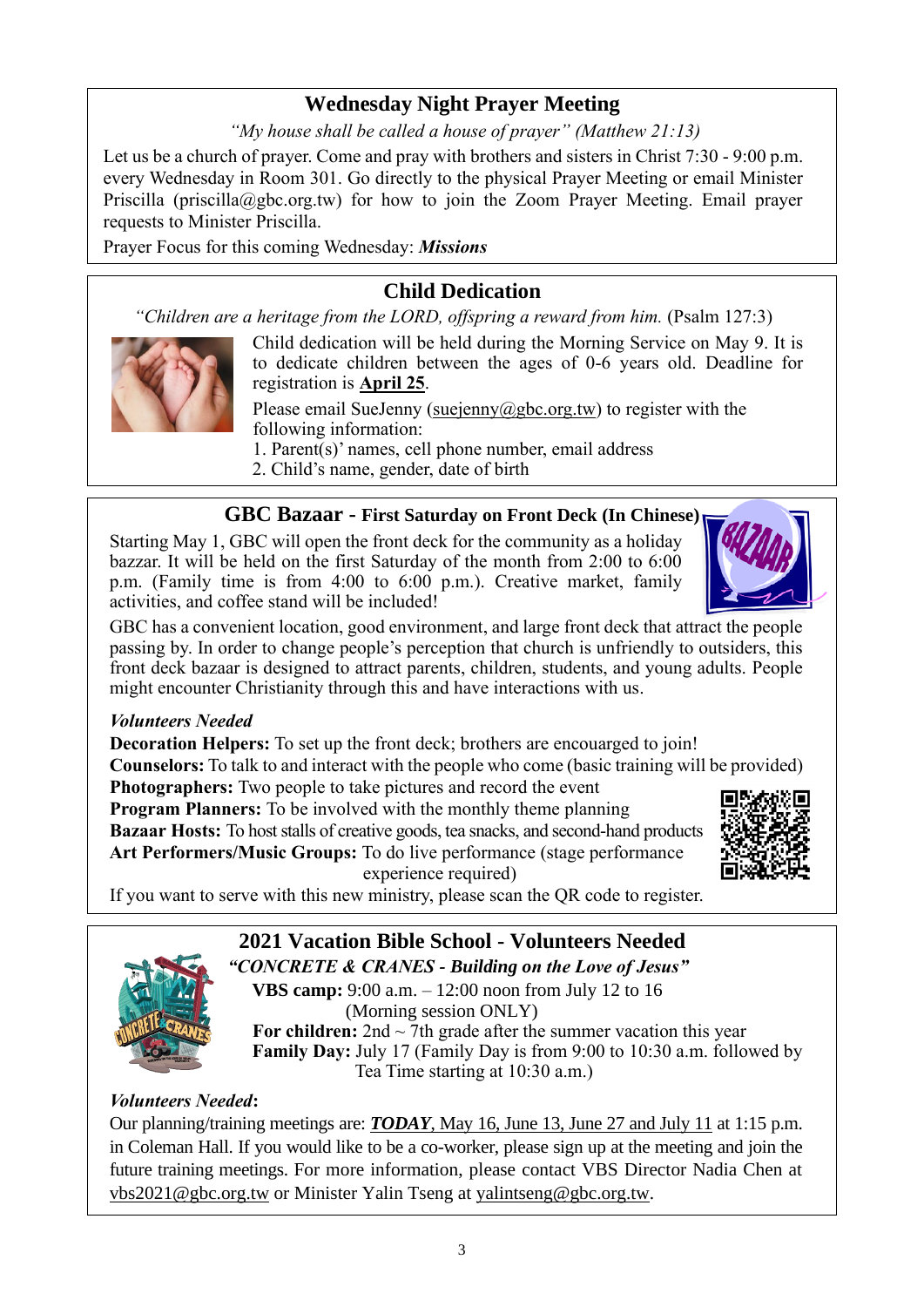#### **Location Change for Evening Service & Baptism Service April 25**

The English Evening Service will be holding our next baptism service *in the Sanctuary* starting at 5:30 p.m. on **April** *25*. The regular Evening Service will be combined with this quarterly Baptism Service.

There will be a gospel message during the service so please invite your loved ones to attend and pray for their openness to the message. There is an invitation card inserted to

your bulletin. Please fill it in, tear it, and give the GBC copy to our staff/ushers/front desk so our prayer team can pray for the salvation of your loved ones.

If you feel called to be baptized, please contact SueJenny a[t suejenny@gbc.org.tw](mailto:suejenny@gbc.org.tw) for information.

#### **Golden Little Shephards Training (in Chinese)**

- **-** Speaker: Pastor Gerry Chien (錢家淦牧師)
- **-** To equip ones who have committed themselves as the Lord's disciples and are already serving in GBC capacities
- **-** For ones who have accepted the Lord as Savior for more than one year, are passionate for His truth, mature, and won't be absent more than 3 times
- **-** Total of 24 Saturdays from 9:30 to 12: 00 a.m. from May 15 (except July 17)
- **-** See the details in Chinese bulletin/insert

# **Blood Donation on April 25**

Those of us blessed with good health, please come and help others by donating blood on **April 25**:

#### **When/Where:**

9:00 a.m.–5:00 p.m.in front of GBC

#### **Requirements:**

- **\*** Between 17 and 65 years old
- \* Bring your ID/ARC
- \* Not had hepatitis in the last 12 years
- \* Not pregnant

### **Chinese Events Highlights - See the weekly Chinese bulletins for details**

#### **A. Career Exploration Workshops** (In Chinese)

- For current elementary school sixth graders; Teacher: Huang Xiacheng 黃夏成老師; Saturdays from 4:30 to 6:30 p.m. in Coleman Hall.
- Three phases: *Knowing Yourself, Future Planning,* and *Self Management.* (After the workshops, various practical skills courses and company visits will be arranged as a continuation of the supporting courses, so to help the youth find their future direction.)
- Deadline for registration: *TODAY* (Registration form see Chinese bulletin)
- **B. Intimacy Marriage Camp** (in Chinese) This camp focuses on helping the love between husband and wife to grow stronger during their lives. It will be held from May 22, 2021 (Saturday) 9:00 a.m. to May 23 (Sun) 3:00 p.m. Deadline for Registration is **April 25**.
- **C. Children's Teacher Training** (in Chinese)
	- **-** For GBC parents and brothers and sisters interested in serving children
	- **-** Sundays (from 4/25 to 11/28) from 1:30 to 3:00 p.m. in Kindergarten Blue Room
	- **-** Topics: Know about children; How to lead children in singing; Bible introduction; How to tell the Bible stories; Know about preschoolers; Classroom management

## **COVID-19 Precaution**

- Wear a mask. Check temperature at the front door. Wash hands frequently.
- See a doctor and stay home if you have a fever and cough.
- No buffet-style food in groups/meetings inside GBC.
- Leaders of all meetings should keep an attendance record.
- Fill out the seating form when joining a worship service.
- **WEAR**<br>MASK Take your bulletin home or put it in boxes marked "Bulletin RECYLE".
- All people who arrive in Taiwan from overseas MUST self-quarantine for 14 days.

4

During your quarantine, GBC welcomes you to join our worship via the Internet.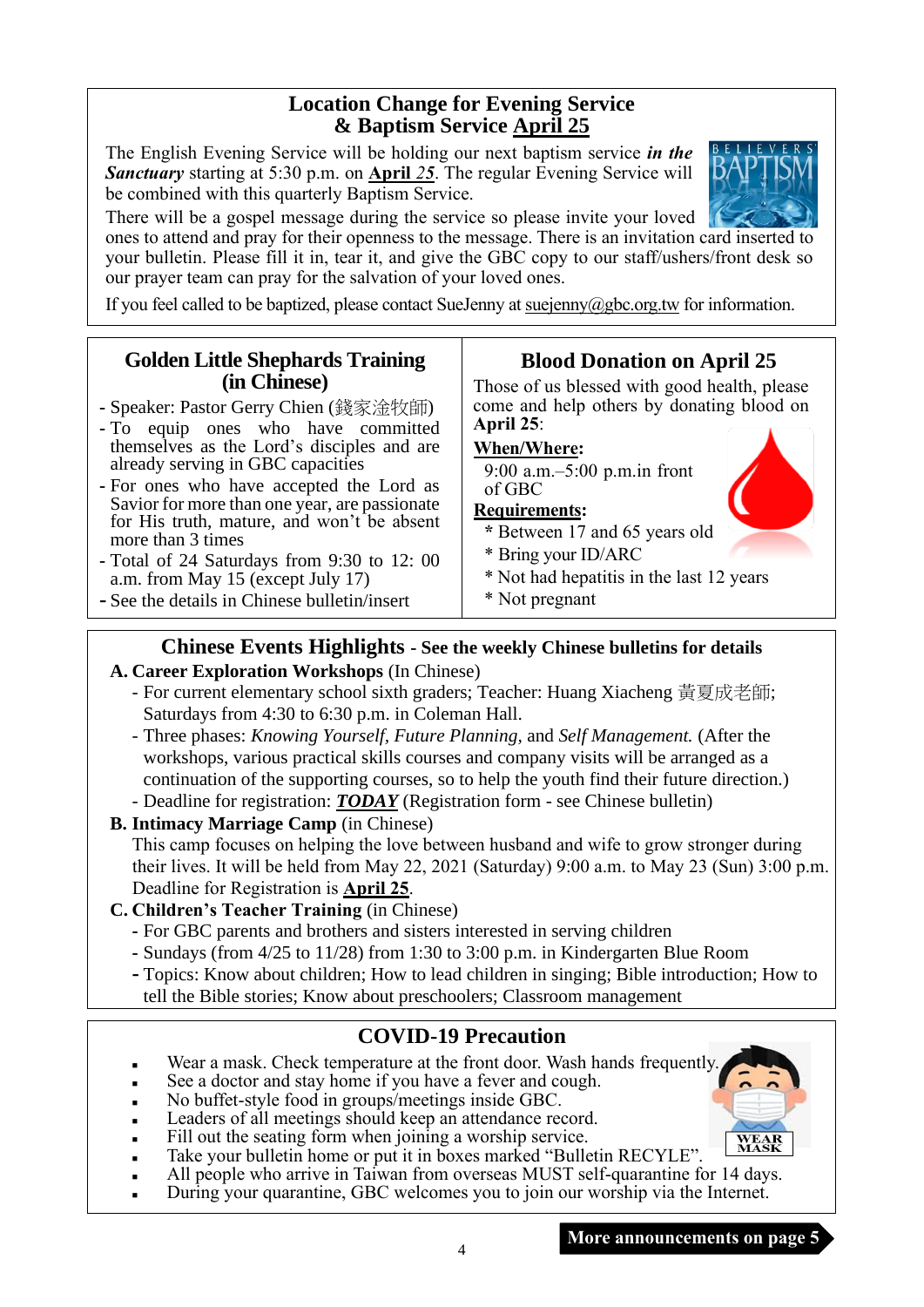## **Mabuhay Fellowship**



Today, April 18, at 2 p.m. in Basement Room B05, the Mabuhay Fellowship will have worship through songs and an inspirational talk by GBC Minister Kevin Wang on "*After the Rising*", based on John 20:19-23. Fellowship will follow Minister Kevin's talk. All are welcome..

The Mabuhay Fellowship comprises Filipinos aiming to share God's love and light through worship, prayer, Bible study, fellowship, gospel sharing, and ministry.

- **Young Adults Fellowship:** Young Adults Fellowship is for young adults from the age of 20-35 to study God's Word and fellowship together on *1st and 3rd Saturdays* from 4:30 to 6:00 p.m. in WanFu 22 (next to GBC building). Please join the Fellowship directly. Contact Minister Kevin Wang at kevin@gbc.org.tw if you need more information.
- **Orphanage Ministry:** Meets 2<sup>nd</sup> and 4<sup>th</sup> Sundays in Room 403 at 1:00 p.m. and leaves GBC from the front door at 2:00 p.m. No training is required. Participants in this ministry must be registered members of GBC.
- **Evergreen Bilingual Fellowship:** Evergreen Fellowship meets every Saturday night from 6:00 to 8:00 p.m. in GBC Room 401. To join, please email: [wistlesliang@hotmail.com.](mailto:wistlesliang@hotmail.com)
- Contact secretary SueJenny Hsu [\(suejenny@gbc.org.tw;](mailto:suejenny@gbc.org.tw) 2362-5321 ext 136) for the matters below: ★ Baptism: GBC holds baptism services in the Sanctuary during the Evening Service from 5:30 p.m. on the last Sundays of January, April, July, and October. Our next baptism is on April 25.
	- **Personal Information Changed?** If you want GBC to keep your updated information, such as a new phone number or new address, please provide us with your new information so that GBC can contact you or send you such things as birthday cards and offering receipts.

| * Marriage-Related Services: GBC provides marriage-related services (counseling on |  |  |  |  |
|------------------------------------------------------------------------------------|--|--|--|--|
| marriage problems/questions, pre-marital counseling) for registered members.       |  |  |  |  |

|                                                                                                                                                                                                                                                                                                                                                                                                                                                                                                                                                        |                                                                                                                                                                                                                                                                                                                                                                                                                               | <b>English Congregation Leaders</b>                                                                                                                                                                                                                                                                                                                                                                                                                                                                      |                                                                                                                                                                                                                                                                                                                                                                                                          |                                                                                                                                                                                                                                                                                                     |
|--------------------------------------------------------------------------------------------------------------------------------------------------------------------------------------------------------------------------------------------------------------------------------------------------------------------------------------------------------------------------------------------------------------------------------------------------------------------------------------------------------------------------------------------------------|-------------------------------------------------------------------------------------------------------------------------------------------------------------------------------------------------------------------------------------------------------------------------------------------------------------------------------------------------------------------------------------------------------------------------------|----------------------------------------------------------------------------------------------------------------------------------------------------------------------------------------------------------------------------------------------------------------------------------------------------------------------------------------------------------------------------------------------------------------------------------------------------------------------------------------------------------|----------------------------------------------------------------------------------------------------------------------------------------------------------------------------------------------------------------------------------------------------------------------------------------------------------------------------------------------------------------------------------------------------------|-----------------------------------------------------------------------------------------------------------------------------------------------------------------------------------------------------------------------------------------------------------------------------------------------------|
|                                                                                                                                                                                                                                                                                                                                                                                                                                                                                                                                                        |                                                                                                                                                                                                                                                                                                                                                                                                                               | English Pastor: Nick Brideson                                                                                                                                                                                                                                                                                                                                                                                                                                                                            |                                                                                                                                                                                                                                                                                                                                                                                                          |                                                                                                                                                                                                                                                                                                     |
| Minister Priscilla Liao<br><b>Pastor Nick Brideson</b>                                                                                                                                                                                                                                                                                                                                                                                                                                                                                                 |                                                                                                                                                                                                                                                                                                                                                                                                                               |                                                                                                                                                                                                                                                                                                                                                                                                                                                                                                          | Minister Kevin Wang                                                                                                                                                                                                                                                                                                                                                                                      |                                                                                                                                                                                                                                                                                                     |
| <b>Adult Education</b><br>/Mission                                                                                                                                                                                                                                                                                                                                                                                                                                                                                                                     | AM Worship                                                                                                                                                                                                                                                                                                                                                                                                                    | Children's<br>Education/Caring                                                                                                                                                                                                                                                                                                                                                                                                                                                                           | PM Worship                                                                                                                                                                                                                                                                                                                                                                                               | Youth/Fellowship                                                                                                                                                                                                                                                                                    |
| <b>Adult Education</b><br>Nick Brideson<br>nick@gbc.org.tw<br><b>Foreign Mission:</b><br><b>Medical/Dental Team</b><br>Armand Lim<br>rmanlim@yahoo.com<br><b>VBS</b> Team<br>Priscilla Liao<br>priscilla@gbc.org.tw<br><b>Taiwan Mission:</b><br><b>TaiTung Team</b><br>Cherrie Gow Lim<br>cvgow@yahoo.com<br><b>Orphanage Ministry</b><br>Julie Chen<br>yuling0914@gmail.com<br><b>NTU Friday English</b><br><b>Conversation Group</b><br>Roy Treurnicht<br>roytreur@gmail.com<br><b>Ethiopian Students Group</b><br>Abex Tesfaye<br>abex98@gmail.com | <b>Morning Music</b><br>Cherrie Gow Lim<br>cvgow@yahoo.com<br><b>Morning Greeters</b><br>Chien Ferng<br>cferng@gmail.com<br><b>Adult Choir</b><br><b>Hand Bell Choir</b><br>Juliet Jao<br>lenyinjao@gmail.com<br><b>Hallel Singers</b><br>Cherrie Gow Lim<br>cvgow@yahoo.com<br><b>Morning Fellowship Tea</b><br>Yuri Shih<br>yuchen phone@hotmail.com<br><b>Morning Multimedia</b><br>Vicky Lin<br>gbcmorningmedia@gmail.com | <b>Cryroom Children's</b><br><b>Care Ministry</b><br>Abby Tu<br>abbbytu@gmail.com<br><b>AWANA Preschool</b><br>Joanna Peng<br>Joanna1285@hotmail.com<br><b>AWANA Spark Group</b><br>Crystal Turner<br>elisayeh@yahoo.com<br><b>AWANA T&amp;T Group</b><br>Ming Lai<br>minglai $88$ @gmail.com<br><b>Praver Ministry</b><br>Priscilla Liao<br>$priscilla(\partial gbc.org.tw)$<br><b>Hospital Visitation</b><br>Amanda Lou<br>lou.amanda@gmail.com<br><b>Small Groups</b><br>Women<br>General<br>Ministry | <b>Evening Music Team</b><br>Alex Chen<br>gbceworshipteam@gmail.com above)<br><b>Evening Greeters</b><br>Vicky Kuo<br>asiaglobe999@gmail.com<br><b>Evening Multimedia</b><br><b>Grant Burgess</b><br>grantburgess@live.co.za<br><b>Evening Tea / Baptism</b><br><b>Celebration Fellowship</b><br>Michelle Cheng<br>yealincheng@yahoo.com<br><b>Baptism Support</b><br>Aline Kao<br>$aline(a)$ gbc.org.tw | Trinity Youth<br>(Grade 7 and<br>Grant & Kirsten<br><b>Burgess</b><br>grantburgess@live.co.za<br><b>Mabuhay Fellowship</b><br>Ava Zamora<br>avazam@yahoo.com<br><b>Young Adults</b><br>Fellowship<br>Kevin Wang<br>kevin@gbc.org.tw<br><b>Small Groups</b><br>Youth<br><b>Students</b><br>Parenting |
| <b>Secretarial staff</b><br>SueJenny Hsu<br>suejenny@gbc.org.tw                                                                                                                                                                                                                                                                                                                                                                                                                                                                                        | Aline Kao<br>$aline(\partial gbc.org.tw)$                                                                                                                                                                                                                                                                                                                                                                                     | <b>Deacon</b><br>Michael Huang<br>mhuang500@yahoo.com                                                                                                                                                                                                                                                                                                                                                                                                                                                    |                                                                                                                                                                                                                                                                                                                                                                                                          | <b>Alternate Deacon</b><br>Armand Lim<br>rmanlim@yahoo.com                                                                                                                                                                                                                                          |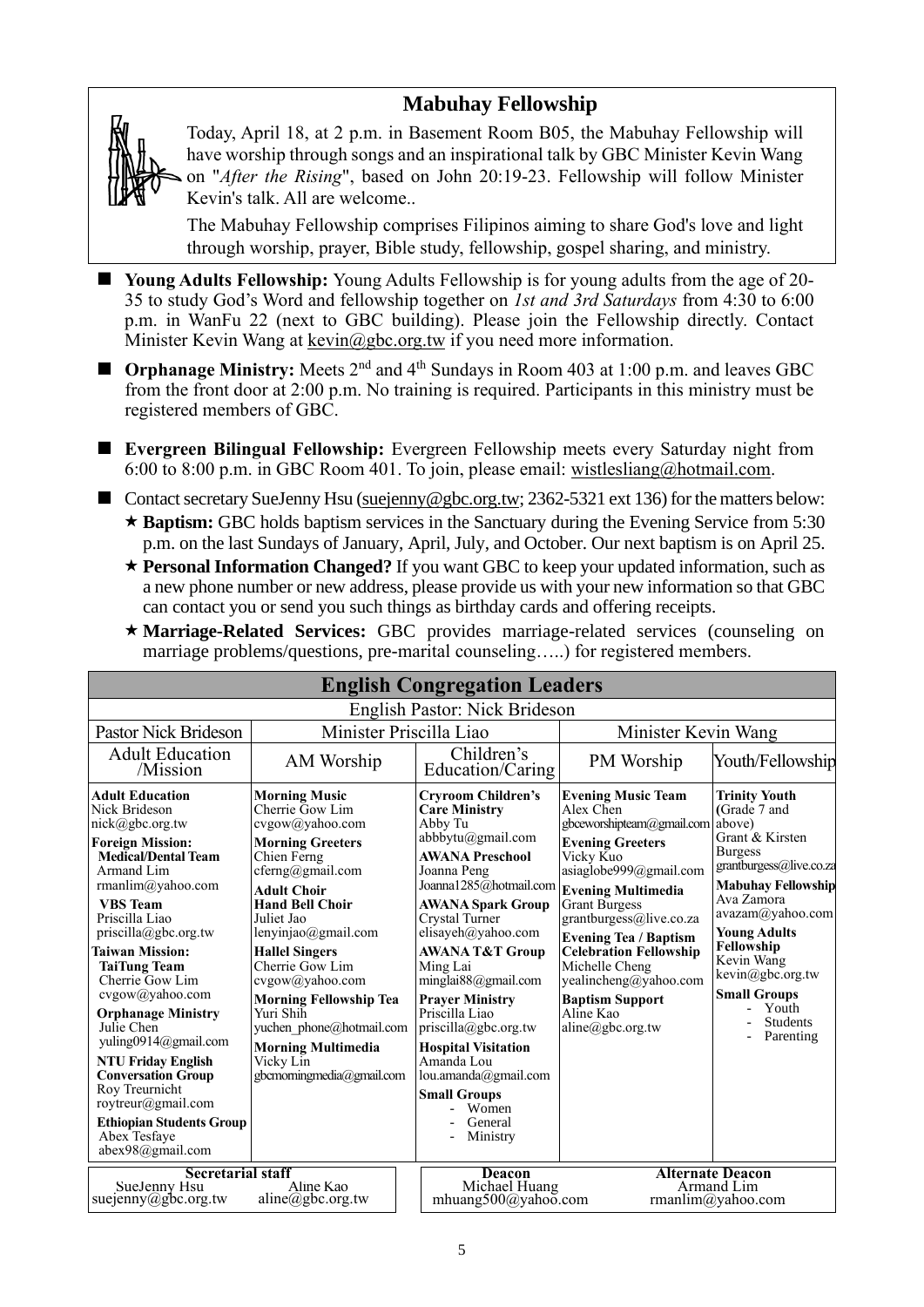| $\star\star$ Sunday School Information – Join a class directly $\star\star$                                                                                         |                                                                                                        |                        |  |  |
|---------------------------------------------------------------------------------------------------------------------------------------------------------------------|--------------------------------------------------------------------------------------------------------|------------------------|--|--|
| <b>Class</b>                                                                                                                                                        | Time & Room                                                                                            |                        |  |  |
| <b>Beginning Christian Life</b>                                                                                                                                     | To go to both the Calvary and Mount of Olive rooms:<br>take the stairs by the front desk, 2.5th floor. |                        |  |  |
| Alpha – New and non-Christians                                                                                                                                      | 11:30 a.m.                                                                                             | Calvary Room           |  |  |
| Christianity 101 - required for baptism                                                                                                                             | 11:30 a.m.                                                                                             | <b>Mount of Olives</b> |  |  |
| <b>Maturing Christians</b>                                                                                                                                          |                                                                                                        |                        |  |  |
|                                                                                                                                                                     | 9:00 a.m.                                                                                              | Mount of Olives        |  |  |
|                                                                                                                                                                     |                                                                                                        | Room B03 - in Bahasa   |  |  |
|                                                                                                                                                                     |                                                                                                        | Room B04               |  |  |
|                                                                                                                                                                     | $11:30$ a.m.                                                                                           | Room B05               |  |  |
| <b>Bible Studies for Life</b>                                                                                                                                       |                                                                                                        | WanFu 22A              |  |  |
|                                                                                                                                                                     |                                                                                                        | WanFu 22C              |  |  |
|                                                                                                                                                                     | $2:30$ p.m.                                                                                            | Room 305               |  |  |
|                                                                                                                                                                     | $4:00$ p.m.                                                                                            | Room 305               |  |  |
| <b>Bible Interpretation</b>                                                                                                                                         | $3:00$ p.m.                                                                                            | Room 306               |  |  |
| <b>Youth: Gracde 7 and above</b>                                                                                                                                    |                                                                                                        |                        |  |  |
| <b>Bible Studies for Life</b>                                                                                                                                       | 11:30 a.m.                                                                                             | Room 405               |  |  |
| <b>Children</b>                                                                                                                                                     |                                                                                                        |                        |  |  |
| Nursery - Age 3 and under                                                                                                                                           | $11:20$ a.m. $-12:50$ p.m.                                                                             | Kindergarten           |  |  |
| Preschool - Age 3 to 5                                                                                                                                              | $11:40$ a.m. $-12:40$ p.m.                                                                             | Room 403               |  |  |
| AWANA - Kindergarten (大班) to Grade 6                                                                                                                                | $11:30$ a.m. $-1:00$ p.m.                                                                              | Rooms 401 / 404        |  |  |
| $T_{1}$ , $T_{2}$ , $T_{3}$ , $T_{4}$ , $T_{5}$ , $T_{6}$ , $T_{7}$ , $T_{8}$ , $T_{1}$ , $T_{1}$ , $T_{1}$<br>$\mathbf{A}$ $\mathbf{A}$ in the set of $\mathbf{A}$ |                                                                                                        |                        |  |  |

| $\star \star$ Fellowships – Join a fellowship directly $\star \star$ |                                                    |            |  |
|----------------------------------------------------------------------|----------------------------------------------------|------------|--|
| Fellowship<br><b>Time</b><br>Location                                |                                                    |            |  |
| Mabuhay                                                              | Sundays 2:00 - 4:00 p.m.                           | <b>B05</b> |  |
| Young Adults $(20 - 35 \text{ y.o.})$                                | $1st$ & 3 <sup>rd</sup> Saturdays 4:30 - 6:00 p.m. | WanFu 22   |  |

| $\star\star$ Small Groups – Contact the leader to join $\star\star$<br>If you are interested in starting a new group, please contact Minister Priscilla Liao at priscilla@gbc.org.tw. |                                                 |                                                           |                                                                 |  |
|---------------------------------------------------------------------------------------------------------------------------------------------------------------------------------------|-------------------------------------------------|-----------------------------------------------------------|-----------------------------------------------------------------|--|
| <b>Type</b>                                                                                                                                                                           | <b>Name</b>                                     | Day/Time                                                  | <b>Location/Contact Emails</b>                                  |  |
| <b>Students</b>                                                                                                                                                                       | NTU Friday English<br><b>Conversation Group</b> | Friday<br>$12:20 - 1:10 \text{ pm}$                       | NTU<br>roytreur@gmail.com                                       |  |
|                                                                                                                                                                                       | <b>International Students Group</b>             | Friday<br>$7:30 - 9:00 \text{ pm}$                        | WanFu 22A<br>cesaledro57@gmail.com                              |  |
| Language/<br>Nationality                                                                                                                                                              | <b>Ethiopian Students Group</b>                 | Sunday<br>$7:00 - 9:00$ pm                                | Room 307<br>abex98@gmail.com                                    |  |
| Parenting                                                                                                                                                                             | Parenting Group                                 | $2nd$ & 4 <sup>th</sup> Sunday<br>$11:30$ am - $12:30$ pm | GBC Room 402<br>rod syverson@hotmail.com                        |  |
|                                                                                                                                                                                       | Salt & Light                                    | Sunday<br>$1:30 - 3:00$ pm                                | <b>GBC</b> Mount of Olives Room<br>paulhan2908@gmail.com        |  |
|                                                                                                                                                                                       | <b>Bilingual Interpretation Group</b>           | Sunday<br>$3:00 - 5:00$ pm                                | GBC Room 303<br>cfindler@yahoo.com                              |  |
|                                                                                                                                                                                       | Crown of Beauty                                 | Saturday<br>$2:00 - 4:00$ pm                              | <b>GBC</b> Mount of Olives Room<br>clemence4261@gmail.com       |  |
| General                                                                                                                                                                               | Thursday Night Bible<br><b>Study Group</b>      | Thursday<br>$7:30 - 9:00$ pm                              | GBC Room 301<br>rod syverson@hotmail.com                        |  |
|                                                                                                                                                                                       | NanGang Bible<br><b>Study Group</b>             | Friday<br>$7:00 - 9:30$ pm                                | $\overline{\text{N}}$ an $\text{Gang}$<br>sagitamaria@gmail.com |  |
|                                                                                                                                                                                       | YungHe Bible Study Group                        | Friday<br>$7:00 - 8:30$ pm                                | YungHe<br>yedukondaluster@gmail.com                             |  |
|                                                                                                                                                                                       | HsinChu Bible Study Group                       | Friday<br>$7:30 - 8:45$ pm                                | HsinChu<br>rmanlim@yahoo.com                                    |  |
| Ministry                                                                                                                                                                              | <b>Hospital Visitation Group</b>                | Thursday<br>$1:30 - 2:30$ pm                              | Near GBC<br>lou.amanda@gmail.com                                |  |